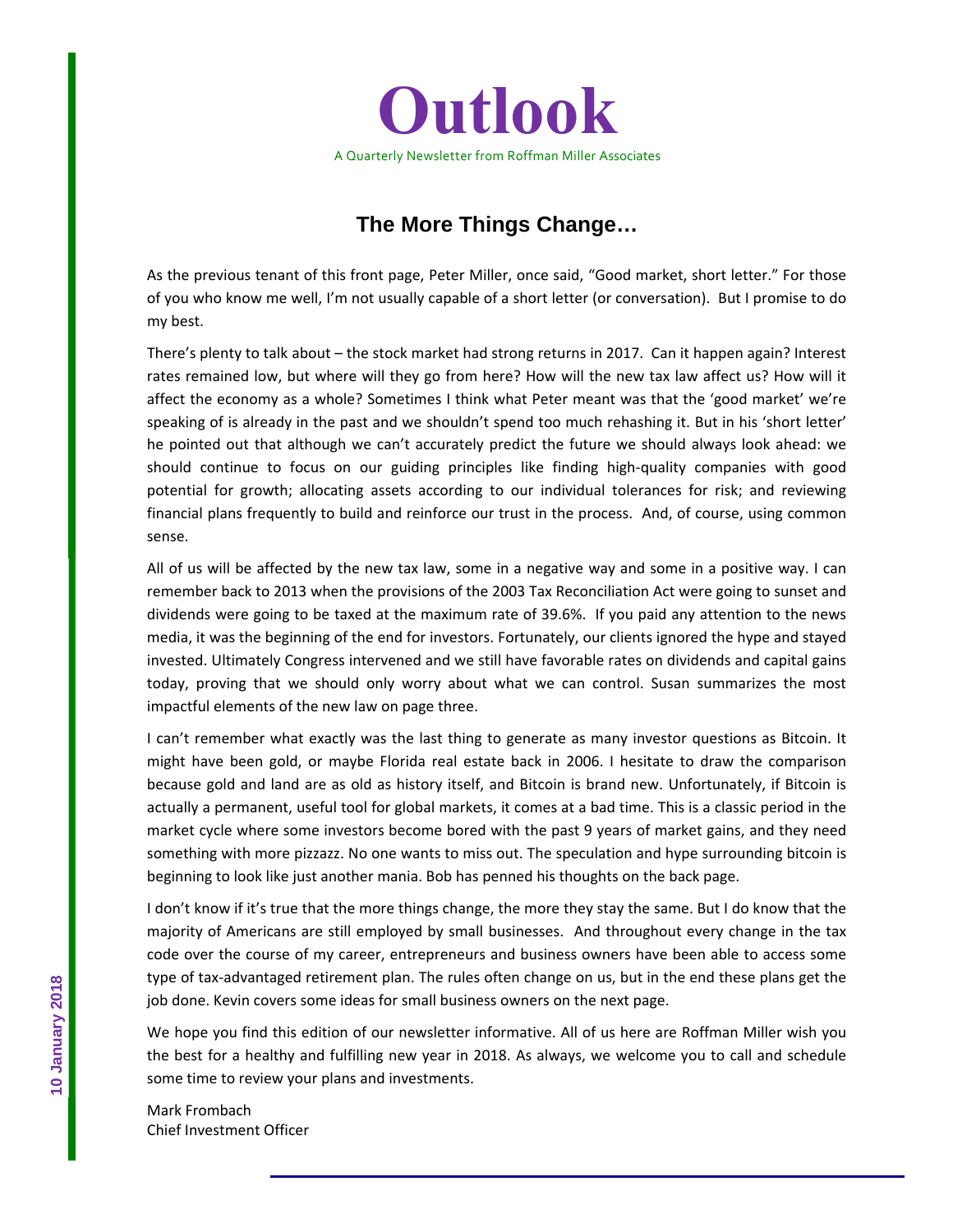# **SEP‐IRA, Individual 401(k), SIMPLE IRA – Which is Best for the Self‐Employed?**

By Kevin Cooke

If you're self‐employed, take advantage of the great retirement plan options available to you. Three popular small business retirement plans that you'll want to consider are the SEP‐IRA, Individual 401(k), and the SIMPLE IRA. Contributions to any of these plans reduce your taxable income while allowing your investments to grow tax‐deferred. Below is a quick look to give you a better understanding of these three options.

# **SEP‐IRA (Simplified Employee Pension Plan)**

SEP‐IRAs provide business owners a simplified method to contribute towards their retirement and their employees' retirement. Employer contributions are made to a SEP‐IRA account which is opened for each plan participant. Employee contributions are not permitted.

Contribution Limits: Contributions to your SEP can't exceed the lessor of: 1) 20% of net self‐employment earnings, or 2) \$54,000 for 2017 (\$55,000 for 2018).

I primarily think of the SEP as a vehicle for the self‐employed with no employees. Why? Because you're required to contribute the same percentage of compensation to your employees as your defer for yourself. Furthermore, even if your employees are part-time you may have to contribute. Employees must be allowed to participate if they're over age 21, earn at least \$600 annually, and have worked for you in at least three of the last five years.

# **Individual 401(k) Plan**

One-participant 401(k) plans may also be referred to as: Solo 401(k), Solo-k, or Uni-k. Regardless of the name, they cover business owners with no employees, or the owner and his/her spouse if working in the business.

Contribution Limits: Your *employee* contributions are limited to \$18,000 for 2017 (\$18,500 for 2018) plus an additional \$6,000 if you're age 50 or more. In no case can this amount exceed 100% of your compensation. You can also make *employer* contributions up to 20% of net self‐employment earnings. For 2017, your total contributions as both employer and employee are limited to a maximum of \$54,000 (\$60,000 once you reach age 50). For 2018, the maximum total contribution is \$55,000 (\$61,000 once age 50).

#### **SIMPLE IRA (Savings Incentive Match Plan for Employees)**

Simple IRAs function like traditional IRAs while providing higher contribution limits than traditional IRAs. The SIMPLE IRA has lower contribution limits than both the SEP and Individual‐k.

Contribution Limits: Your *employee* contributions are limited to \$12,500 for 2017 and 2018 plus a smaller catch‐up contribution for those over 50, only \$3,000. Like the Solo-k this *employee* contribution can't exceed 100% of compensation. Also like the Solo‐k, you can make *employer* contributions but are limited to only 3% of your net earnings from self‐ employment.

#### **Considerations**

For most, the best plan is the one that allows the greatest contribution for your situation.

The major benefit of the Solo-k is that you may be able to contribute significantly more to your plan than you would most likely be able to contribute to a SEP or SIMPLE. The major drawback is that the Solo‐k is not as simple to administer. Establishing the 401(k) requires more forms and documentation than opening a SEP or SIMPLE IRA. And, once the plan assets reach \$250,000 you're required to file Form 5500 with the IRS every year, increasing administration expenses.

If you're not interested in maxing‐out your contributions and can contribute as much as you're willing then you'll probably choose a SEP or SIMPLE IRA for its simplicity. However, if maximizing your contribution is of utmost importance then the Solo-k will probably be your best choice and can provide options such as Roth contributions and even loans, which are not available with the SEP.

I encourage you to consult with your tax professional or a third‐party administrator and consider all your retirement plan options to find the most appropriate one for you and your business.

Kevin is an Investment Manager at Roffman Miller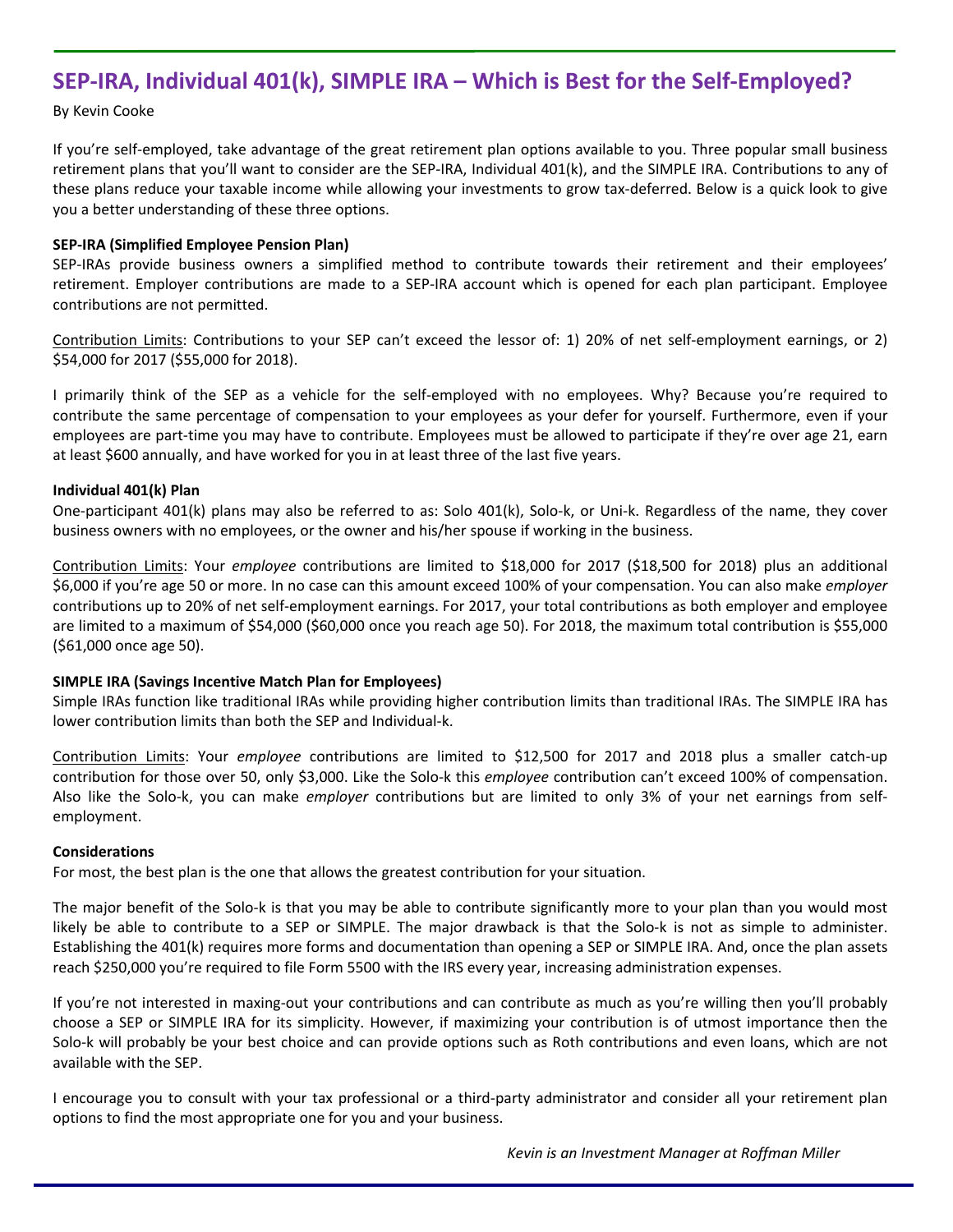# **The New Tax Law**

# By Susan Arnold

On January 1, 2018, most provisions of the new tax law will take effect. Here we compare some of the major provisions of the new law with the previous tax code and discuss how they may affect your personal taxes:

### **Individual Income Tax Rates**

- The new law maintains seven individual **income tax brackets**, but changes the tax rates and thresholds. It seems that almost every taxpayer would see a lower effective tax rate *if all else was held equal*.
- **Capital Gains Tax Rate** no changes
- "**Kiddie tax**" rules are simplified. The net unearned income of a child subject to the rules will be taxed at the capital gain and ordinary income rates that apply to trusts and estates. Thus, the child's tax is unaffected by the parent's tax situation.

# **Deductions**

- The itemized deduction for **state and local income and property taxes** is now limited to a total of \$10,000.
- For current mortgage holders, there is no change to **mortgage interest deduction**. But for new loans, interest is only deductible on \$750,000 loans or less (down from \$1million). Additionally, homeowners may not claim a deduction for interest on new or existing home equity loans beginning Jan. 1, 2018.
- There is no longer a deduction for **miscellaneous itemized deductions** which were formerly deductible to the extent they exceeded 2 percent of adjusted gross income. This category included items such as tax preparation costs, investment expenses, union dues, and unreimbursed employee expenses.
- **Charitable donations** changes in other areas of the tax code affect the deductibility of charitable donations
- Taxpayers can continue to deduct **medical expenses** that exceed 7.5% of AGI , but that level steps to 10% on Jan. 1, 2019.

#### **Personal Exemptions and Standard Deductions**

- **Previous law:** \$4,050 **personal exemption** per person, which means a married couple with two dependents would receive a personal exemption of \$16,200. The **standard deduction** for married filing jointly was \$12,700 for tax year 2017; \$9,350 for heads of households, and\$6,350 for single taxpayers
- **New law:** Starting in 2018, taxpayers can no longer claim personal or dependency exemptions. The new law increases the standard deduction to \$24,000 for joint filers, \$18,000 for heads of household, and \$12,000 for singles and married taxpayers filing separately.

The Personal Exemption was the amount that you could deduct from your income for each taxpayer and most dependents on your return. The Standard Deduction is the amount that you can deduct from your income before calculating your tax liability if you do not itemize your deductions. The net effect of eliminating one and increasing the other is that the bigger your family is, the worse off you are under the new tax law – something that may be offset by a more generous Child Tax Credit (depending on your household income).

#### **Miscellaneous**

- New 529 plan rules allow for up to \$10,000 per year to be used for elementary and secondary school costs
- The top estate tax rate stays at 40%, but the exclusion amount doubles to \$11.2 million per individual

The overall impact will be different for everyone. Many taxpayers will no longer be itemizing deductions because their available deductions have been reduced or eliminated under the new tax code, or the new standard deduction is higher than their itemized deductions (or both). Those making charitable contributions may need to consider giving directly from an IRA if they can't overcome the new standard deduction. Hopefully we have illustrated the areas with the most impact on you, and we encourage you to speak to your tax advisor about these changes before making any tax related decisions.

*Susan is an Investment Manager at Roffman Miller*